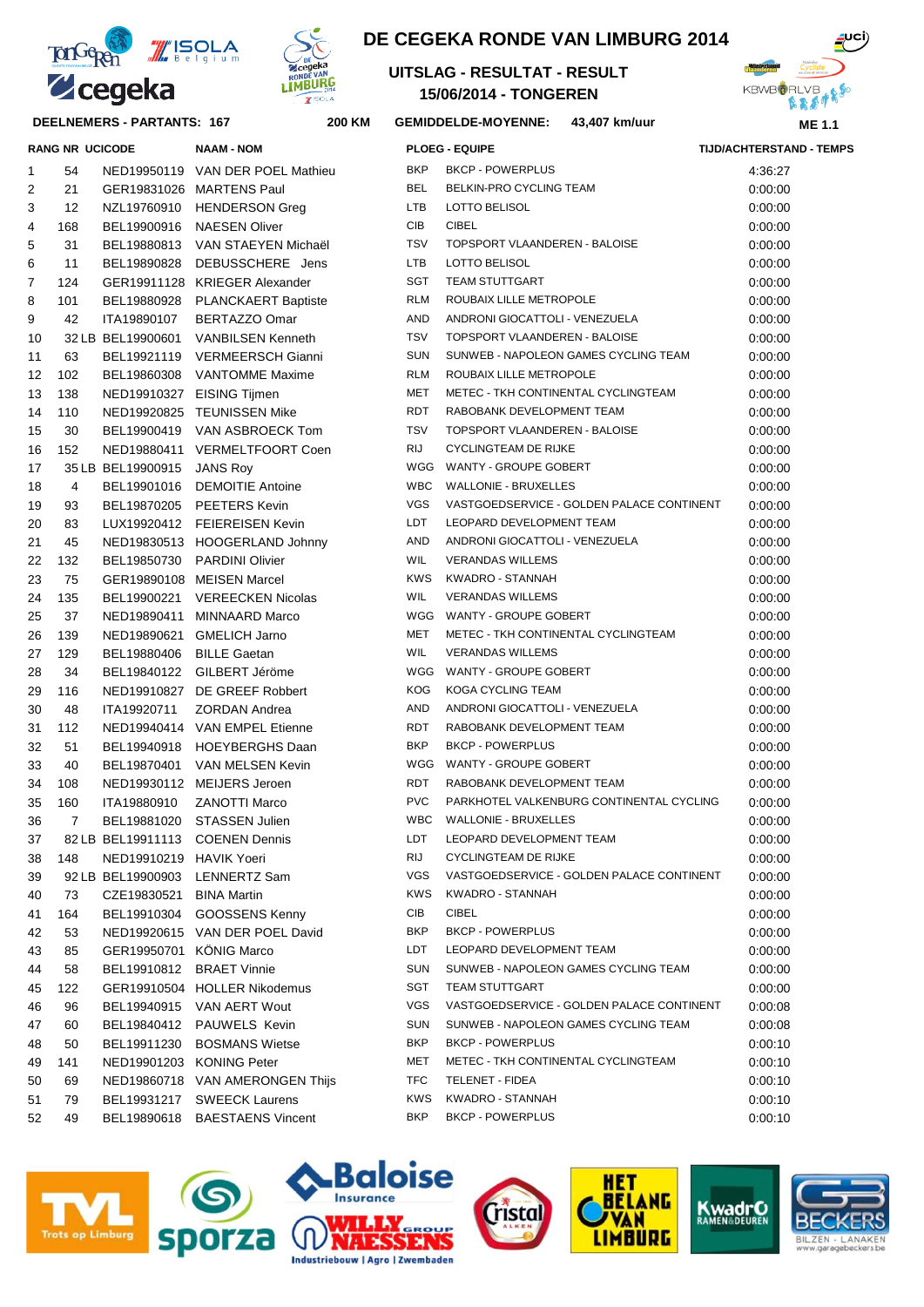



## **DEELNEMERS - PARTANTS: 167 200**

#### 53 149 NED19890310 HEREIJGERS Kobus 54 105 NED19941229 HOFSTEDE Lennard 55 107 NED19950525 LOOIJ André 56 133 BEL19900910 SMEYERS Floris 57 52 CZE19900717 PETRUS Lubomir 58 57 BEL19890323 AERNOUTS Jim 59 131 BEL19940724 GOOLAERTS Michael 60 71 BEL19780810 WELLENS Bart 61 72 NED19880220 WUBBEN Niels 62 161 BEL19911016 CALLEBAUT Kevin 63 70 NED19910807 VAN KESSEL Corne 64 153 NED19880515 BROERS Remco 65 154 NED19920816 BOSMAN Gert-Jan 66 109 NED19930527 SLIK Ivar 67 157 NED19910519 NOLTEN Bram 68 99 FRA19940422 JAUREGUI Quentin 69 3 BEL19821129 DELFOSSE Sébastien 70 126 GER19880606 THÖMEL Tino 71 115 NED19890123 CASTELIJNS Twan 72 95 NED19861112 RUIJGH Rob 73 167 BEL19921218 VAN HOLDERBEKE Mathias 74 146 NED19920531 GROEN Ike 75 27 BEL19890127 SALOMEIN Jarl 76 55 GER19871119 WALSLEBEN Philipp 77 2 BEL19780216 AMORISON Frédéric 78 111 NED19930909 TUSVELD Martijn 79 9 DEN19800116 BAK Lars Ytting 80 36 NED19901104 KREDER Wesley 81 33 BEL19900313 BACKAERT Frederik 82 159 NED19870819 SCHULTING Peter 83 13 GER19820430 SIEBERG Marcel 84 47 NED19820930 VAN HUMMEL Kenny Robert 85 106 NED19890616 LINDEMAN Bertjan 86 91 LB BEL19780411 HULSMANS Kevin 87 38 BEL19890125 ROBERT Frederique 88 158 NED19900510 OCKELOEN Jasper 89 137 NED19900312 ASSELMAN Jesper 90 17 NED19890908 BOL Jetse 91 143 NED19881129 TE BRAKE Remco 92 25 LB BEL19900530 HELVEN Sander 93 1 BEL19900227 CHEVALIER Olivier 94 18 NED19830822 BOS Theo 95 28 BEL19900205 SPRENGERS Thomas 96 68 BEL19881107 MEEUSEN Tom 97 39 BEL19780401 SIJMENS Nico 98 19 AUS19790409 BROWN Graeme 99 98 FRA19900527 DUVAL Julien 100 76 CZE19830906 SIMUNEK Radomir 101 10 BEL19911003 DE BIE Sean 102 8 BEL19900616 STENUIT Robin 103 41 ITA19840612 BANDIERA Marco 104 43 ITA19830726 DALL ANTONIA Tiziano



### **15/06/2014 - TONGEREN UITSLAG - RESULTAT - RESULT**



### **KM GEMIDDELDE-MOYENNE: 43,407 km/uur**

|     |                | <b>RANG NR UCICODE</b>  | <b>NAAM - NOM</b>                   |            | <b>PLOEG - EQUIPE</b>                     | <b>TIJD/ACHTERSTAND - TEMPS</b> |
|-----|----------------|-------------------------|-------------------------------------|------------|-------------------------------------------|---------------------------------|
| 53  | 149            |                         | NED19890310 HEREIJGERS Kobus        | RIJ        | <b>CYCLINGTEAM DE RIJKE</b>               | 0:00:10                         |
| 54  | 105            |                         | NED19941229 HOFSTEDE Lennard        | RDT        | RABOBANK DEVELOPMENT TEAM                 | 0:00:10                         |
| 55  | 107            | NED19950525 LOOIJ André |                                     | RDT        | RABOBANK DEVELOPMENT TEAM                 | 0:00:10                         |
| 56  | 133            | BEL19900910             | <b>SMEYERS Floris</b>               | WIL        | <b>VERANDAS WILLEMS</b>                   | 0:00:10                         |
| 57  | 52             |                         | CZE19900717 PETRUS Lubomir          | <b>BKP</b> | <b>BKCP - POWERPLUS</b>                   | 0:00:10                         |
| 58  | 57             | BEL19890323             | AERNOUTS Jim                        | <b>SUN</b> | SUNWEB - NAPOLEON GAMES CYCLING TEAM      | 0:00:10                         |
| 59  | 131            |                         | BEL19940724 GOOLAERTS Michael       | WIL        | <b>VERANDAS WILLEMS</b>                   | 0:00:10                         |
| 60  | 71             | BEL19780810             | WELLENS Bart                        | <b>TFC</b> | <b>TELENET - FIDEA</b>                    | 0:00:10                         |
| 61  | 72             |                         | NED19880220 WUBBEN Niels            | <b>TFC</b> | <b>TELENET - FIDEA</b>                    | 0:00:10                         |
| 62  | 161            |                         | BEL19911016 CALLEBAUT Kevin         | CIB        | <b>CIBEL</b>                              | 0:00:10                         |
| 63  | 70             |                         | NED19910807 VAN KESSEL Corne        | <b>TFC</b> | TELENET - FIDEA                           | 0:00:10                         |
| 64  | 153            |                         | NED19880515 BROERS Remco            | <b>PVC</b> | PARKHOTEL VALKENBURG CONTINENTAL CYCLING  | 0:00:10                         |
| 65  | 154            |                         | NED19920816 BOSMAN Gert-Jan         | <b>PVC</b> | PARKHOTEL VALKENBURG CONTINENTAL CYCLING  | 0:00:10                         |
| 66  | 109            | NED19930527 SLIK Ivar   |                                     | <b>RDT</b> | RABOBANK DEVELOPMENT TEAM                 | 0:00:10                         |
| 67  | 157            |                         | NED19910519 NOLTEN Bram             | <b>PVC</b> | PARKHOTEL VALKENBURG CONTINENTAL CYCLING  | 0:00:10                         |
| 68  | 99             |                         | FRA19940422 JAUREGUI Quentin        | <b>RLM</b> | ROUBAIX LILLE METROPOLE                   | 0:00:10                         |
| 69  | 3              |                         | BEL19821129 DELFOSSE Sébastien      | <b>WBC</b> | <b>WALLONIE - BRUXELLES</b>               | 0:00:10                         |
| 70  | 126            | GER19880606 THÖMEL Tino |                                     | SGT        | <b>TEAM STUTTGART</b>                     | 0:00:10                         |
| 71  | 115            |                         | NED19890123 CASTELIJNS Twan         | <b>KOG</b> | KOGA CYCLING TEAM                         | 0:00:10                         |
| 72  | 95             | NED19861112 RUIJGH Rob  |                                     | <b>VGS</b> | VASTGOEDSERVICE - GOLDEN PALACE CONTINENT | 0:00:10                         |
| 73  | 167            |                         | BEL19921218 VAN HOLDERBEKE Mathias  | CIB        | <b>CIBEL</b>                              | 0:00:10                         |
| 74  | 146            | NED19920531 GROEN Ike   |                                     | <b>RIJ</b> | <b>CYCLINGTEAM DE RIJKE</b>               | 0:00:10                         |
| 75  | 27             | BEL19890127             | <b>SALOMEIN Jarl</b>                | <b>TSV</b> | TOPSPORT VLAANDEREN - BALOISE             | 0:00:10                         |
| 76  | 55             |                         | GER19871119 WALSLEBEN Philipp       | <b>BKP</b> | <b>BKCP - POWERPLUS</b>                   | 0:00:29                         |
| 77  | $\overline{2}$ |                         | BEL19780216 AMORISON Frédéric       | <b>WBC</b> | <b>WALLONIE - BRUXELLES</b>               | 0:00:29                         |
| 78  | 111            |                         | NED19930909 TUSVELD Martijn         | RDT        | RABOBANK DEVELOPMENT TEAM                 | 0:00:29                         |
| 79  | 9              |                         | DEN19800116 BAK Lars Ytting         | <b>LTB</b> | LOTTO BELISOL                             | 0:00:29                         |
| 80  | 36             |                         | NED19901104 KREDER Wesley           | WGG        | WANTY - GROUPE GOBERT                     | 0:00:29                         |
| 81  | 33             |                         | BEL19900313 BACKAERT Frederik       | WGG        | WANTY - GROUPE GOBERT                     | 0:00:29                         |
| 82  | 159            |                         | NED19870819 SCHULTING Peter         | <b>PVC</b> | PARKHOTEL VALKENBURG CONTINENTAL CYCLING  | 0:00:29                         |
| 83  | 13             |                         | GER19820430 SIEBERG Marcel          | LTB        | LOTTO BELISOL                             | 0:00:29                         |
| 84  | 47             |                         | NED19820930 VAN HUMMEL Kenny Robert | AND        | ANDRONI GIOCATTOLI - VENEZUELA            | 0:00:29                         |
| 85  | 106            |                         | NED19890616 LINDEMAN Bertjan        | RDT        | RABOBANK DEVELOPMENT TEAM                 | 0:00:29                         |
| 86  |                | 91 LB BEL19780411       | HULSMANS Kevin                      | <b>VGS</b> | VASTGOEDSERVICE - GOLDEN PALACE CONTINENT | 0:00:29                         |
| 87  | 38             | BEL19890125             | <b>ROBERT Frederique</b>            | WGG        | WANTY - GROUPE GOBERT                     | 0:00.47                         |
| 88  | 158            |                         | NED19900510 OCKELOEN Jasper         | <b>PVC</b> | PARKHOTEL VALKENBURG CONTINENTAL CYCLING  | 0:00:47                         |
| 89  | 137            |                         | NED19900312 ASSELMAN Jesper         | MET        | METEC - TKH CONTINENTAL CYCLINGTEAM       | 0:00:47                         |
| 90  | 17             | NED19890908 BOL Jetse   |                                     | BEL        | BELKIN-PRO CYCLING TEAM                   | 0:00:47                         |
| 91  | 143            |                         | NED19881129 TE BRAKE Remco          | MET        | METEC - TKH CONTINENTAL CYCLINGTEAM       | 0:00:47                         |
| 92  |                |                         | 25 LB BEL19900530 HELVEN Sander     | TSV        | TOPSPORT VLAANDEREN - BALOISE             | 0:00:47                         |
| 93  | 1              | BEL19900227             | <b>CHEVALIER Olivier</b>            | <b>WBC</b> | <b>WALLONIE - BRUXELLES</b>               | 0:00:47                         |
| 94  | 18             | NED19830822 BOS Theo    |                                     | <b>BEL</b> | BELKIN-PRO CYCLING TEAM                   | 0:00:47                         |
| 95  | 28             | BEL19900205             | <b>SPRENGERS Thomas</b>             | TSV        | TOPSPORT VLAANDEREN - BALOISE             | 0:00:47                         |
| 96  | 68             | BEL19881107             | MEEUSEN Tom                         | TFC        | TELENET - FIDEA                           | 0:00:47                         |
| 97  | 39             | BEL19780401             | <b>SIJMENS Nico</b>                 | WGG        | WANTY - GROUPE GOBERT                     | 0:00:47                         |
| 98  | 19             |                         | AUS19790409 BROWN Graeme            | BEL        | BELKIN-PRO CYCLING TEAM                   | 0:00:47                         |
| 99  | 98             |                         | FRA19900527 DUVAL Julien            | RLM        | ROUBAIX LILLE METROPOLE                   | 0:00:47                         |
| 100 | 76             | CZE19830906             | SIMUNEK Radomir                     | <b>KWS</b> | KWADRO - STANNAH                          | 0:00:47                         |
| 101 | 10             | BEL19911003             | DE BIE Sean                         | LTB        | LOTTO BELISOL                             | 0:00:47                         |
| 102 | 8              |                         | BEL19900616 STENUIT Robin           | <b>WBC</b> | <b>WALLONIE - BRUXELLES</b>               | 0:01:20                         |
| 103 | 41             | ITA19840612             | <b>BANDIERA Marco</b>               | AND        | ANDRONI GIOCATTOLI - VENEZUELA            | 0:01:34                         |
| 104 | 43             |                         | ITA19830726 DALL ANTONIA Tiziano    | AND        | ANDRONI GIOCATTOLI - VENEZUELA            | 0:01:34                         |
|     |                |                         |                                     |            |                                           |                                 |











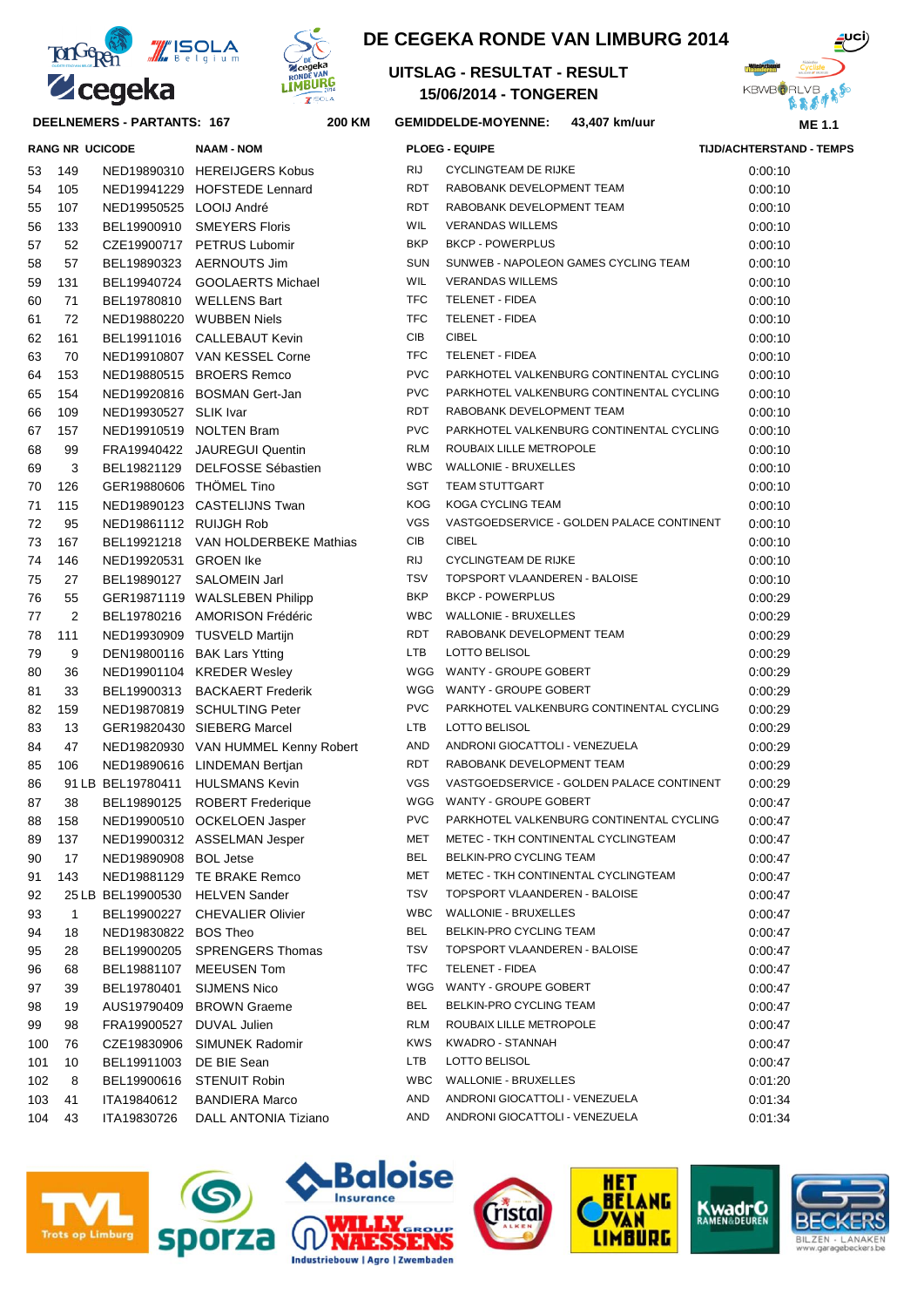

**DEELNEMERS - PARTANTS: 167 200**



# **DE CEGEKA RONDE VAN LIMBURG 2014**

## **15/06/2014 - TONGEREN UITSLAG - RESULTAT - RESULT**

**KM GEMIDDELDE-MOYENNE: 43,407 km/uur**



| <b>RANG NR UCICODE</b> |     |                                         | <b>NAAM - NOM</b>                   | <b>PLOEG - EQUIPE</b> |                                           | <b>TIJD/ACHTERSTAND - TEMPS</b> |
|------------------------|-----|-----------------------------------------|-------------------------------------|-----------------------|-------------------------------------------|---------------------------------|
| 105                    | 44  | ITA19850330                             | FRAPPORTI Marco                     | AND                   | ANDRONI GIOCATTOLI - VENEZUELA            | 0:01:34                         |
| 106                    | 46  | ITA19900429                             | TESTI Nicola                        | AND                   | ANDRONI GIOCATTOLI - VENEZUELA            | 0:01:34                         |
| 107                    |     | 15 LB BEL19910510 WELLENS Tim           |                                     | LTB                   | LOTTO BELISOL                             | 0:01:59                         |
| 108                    | 29  | BEL19890821 STEELS Stijn                |                                     | TSV                   | TOPSPORT VLAANDEREN - BALOISE             | 0:02:11                         |
| 109                    | 24  |                                         | GER19830417 WAGNER Robert           | BEL                   | BELKIN-PRO CYCLING TEAM                   | 0:03:53                         |
| 110                    | 22  |                                         | NED19850218 VAN EMDEN Jos           | <b>BEL</b>            | BELKIN-PRO CYCLING TEAM                   | 0:03:53                         |
|                        |     | Disqualifiee / Gediskwalificeerd / DSQ: |                                     |                       |                                           |                                 |
|                        | 59  | BEL19921030 MERLIER Tim                 |                                     | SUN                   | SUNWEB - NAPOLEON GAMES CYCLING TEAM      |                                 |
|                        |     | Abbandons / Opgaves:                    |                                     |                       |                                           |                                 |
|                        | 5   |                                         | BEL19870802 DUFRASNE Jonathan       |                       | WBC WALLONIE - BRUXELLES                  |                                 |
|                        | 6   |                                         | BEL19911016 MOTTET Florent          |                       | WBC WALLONIE - BRUXELLES                  |                                 |
|                        | 14  | BEL19930603 VALLEE Boris                |                                     | LTB                   | LOTTO BELISOL                             |                                 |
|                        | 20  | NED19830411 FLENS Rick                  |                                     | <b>BEL</b>            | BELKIN-PRO CYCLING TEAM                   |                                 |
|                        | 23  |                                         | NED19871202 VAN WINDEN Dennis       | <b>BEL</b>            | BELKIN-PRO CYCLING TEAM                   |                                 |
|                        | 26  |                                         | BEL19890321 DECLERCQ Tim            | TSV                   | TOPSPORT VLAANDEREN - BALOISE             |                                 |
|                        | 61  |                                         | BEL19850620 VANTHOURENHOUT Dieter   | <b>SUN</b>            | SUNWEB - NAPOLEON GAMES CYCLING TEAM      |                                 |
|                        | 62  |                                         | BEL19931210 VANTHOURENHOUT Michael  | <b>SUN</b>            | SUNWEB - NAPOLEON GAMES CYCLING TEAM      |                                 |
|                        | 65  | BEL19931019 AERTS Toon                  |                                     | <b>TFC</b>            | <b>TELENET - FIDEA</b>                    |                                 |
|                        |     | 66 LB BEL19950419 BOETS Ben             |                                     | <b>TFC</b>            | <b>TELENET - FIDEA</b>                    |                                 |
|                        |     |                                         | 67 LB BEL19950729 HERMANS Quinten   | <b>TFC</b>            | <b>TELENET - FIDEA</b>                    |                                 |
|                        | 74  | BEL19880311 CANT Kevin                  |                                     | <b>KWS</b>            | KWADRO - STANNAH                          |                                 |
|                        | 77  |                                         | BEL19931217 SWEECK Diether          | KWS                   | KWADRO - STANNAH                          |                                 |
|                        | 78  |                                         | BEL19920113 SWEECK Hendrik          | KWS                   | KWADRO - STANNAH                          |                                 |
|                        | 80  |                                         | SUI19871112 TARAMARCAZ Julien       | KWS                   | KWADRO - STANNAH                          |                                 |
|                        | 81  | ITA19900908                             | BAFFI Piero                         | LDT                   | LEOPARD DEVELOPMENT TEAM                  |                                 |
|                        | 84  | LUX19920612 KIRSCH Alex                 |                                     | LDT                   | LEOPARD DEVELOPMENT TEAM                  |                                 |
|                        | 87  |                                         | LUX19901026 SCHLECHTER Pit          | LDT                   | LEOPARD DEVELOPMENT TEAM                  |                                 |
|                        | 88  | LUX19900331 THILL Tom                   |                                     | LDT                   | LEOPARD DEVELOPMENT TEAM                  |                                 |
|                        | 89  |                                         | BEL19920530 WYNANTS Nick            | VGS                   | VASTGOEDSERVICE - GOLDEN PALACE CONTINENT |                                 |
|                        | 90  |                                         | BEL19871107 CORDEEL Sander          | VGS                   | VASTGOEDSERVICE - GOLDEN PALACE CONTINENT |                                 |
|                        | 94  | BEL19850702 PEETERS Rob                 |                                     | <b>VGS</b>            | VASTGOEDSERVICE - GOLDEN PALACE CONTINENT |                                 |
|                        | 97  |                                         | BEL19871101 DUPONT Timothy          | RLM                   | ROUBAIX LILLE METROPOLE                   |                                 |
|                        | 113 |                                         | NED19880107 ATZORI Umberto          | KOG                   | KOGA CYCLING TEAM                         |                                 |
|                        | 114 |                                         | NED19910727 BOVENHUIS Jasper        | KOG                   | KOGA CYCLING TEAM                         |                                 |
|                        | 117 |                                         | NED19860730 HOOGHIEMSTER René       | <b>KOG</b>            | KOGA CYCLING TEAM                         |                                 |
|                        | 119 |                                         | NED19860507 VAN DER ZWET Arno       | KOG                   | KOGA CYCLING TEAM                         |                                 |
|                        | 120 |                                         | NED19841113 VAN HAAREN Bart         |                       | KOG KOGA CYCLING TEAM                     |                                 |
|                        | 121 |                                         | AUS19940102 CUMMINGS Jack           | SGT                   | <b>TEAM STUTTGART</b>                     |                                 |
|                        | 123 | GER19871105 KAUTZ Kai                   |                                     | SGT                   | TEAM STUTTGART                            |                                 |
|                        | 125 | GER19940622 LOEF Georg                  |                                     | SGT                   | TEAM STUTTGART                            |                                 |
|                        | 127 |                                         | GER19900623 WALSLEBEN Max           | SGT                   | TEAM STUTTGART                            |                                 |
|                        | 128 |                                         | GER19920228 MUCHE Christopher       | SGT                   | TEAM STUTTGART                            |                                 |
|                        | 130 |                                         | BEL19840913 BURTON Jérémy           | WIL                   | <b>VERANDAS WILLEMS</b>                   |                                 |
|                        | 134 |                                         | BEL19900830 VAN DIJK Niels          | WIL                   | <b>VERANDAS WILLEMS</b>                   |                                 |
|                        | 136 |                                         | BEL19931205 CONVENS Louis           | WIL                   | <b>VERANDAS WILLEMS</b>                   |                                 |
|                        |     |                                         | 140 LB BEL19860731 HOLLANDERS Dries | MET                   | METEC - TKH CONTINENTAL CYCLINGTEAM       |                                 |
|                        | 142 | NED19810213 SMIT Dennis                 |                                     | MET                   | METEC - TKH CONTINENTAL CYCLINGTEAM       |                                 |
|                        | 144 |                                         | NED19910416 VAN GOETHEM Brian       | MET                   | METEC - TKH CONTINENTAL CYCLINGTEAM       |                                 |
|                        | 145 | NED19840901 DUIJN Huub                  |                                     | RIJ                   | <b>CYCLINGTEAM DE RIJKE</b>               |                                 |
|                        | 147 |                                         | NED19930621 GROENEWEGEN Dylan       | RIJ                   | <b>CYCLINGTEAM DE RIJKE</b>               |                                 |
|                        | 150 |                                         | NED19901103 KOUWENHOVEN Sjoerd      | RIJ                   | <b>CYCLINGTEAM DE RIJKE</b>               |                                 |
|                        | 151 |                                         | NED19880927 VAN ZANDBEEK Ronan      | RIJ                   | <b>CYCLINGTEAM DE RIJKE</b>               |                                 |
|                        | 155 |                                         | NED19890703 HOEKSTRA Marco          | <b>PVC</b>            | PARKHOTEL VALKENBURG CONTINENTAL CYCLING  |                                 |